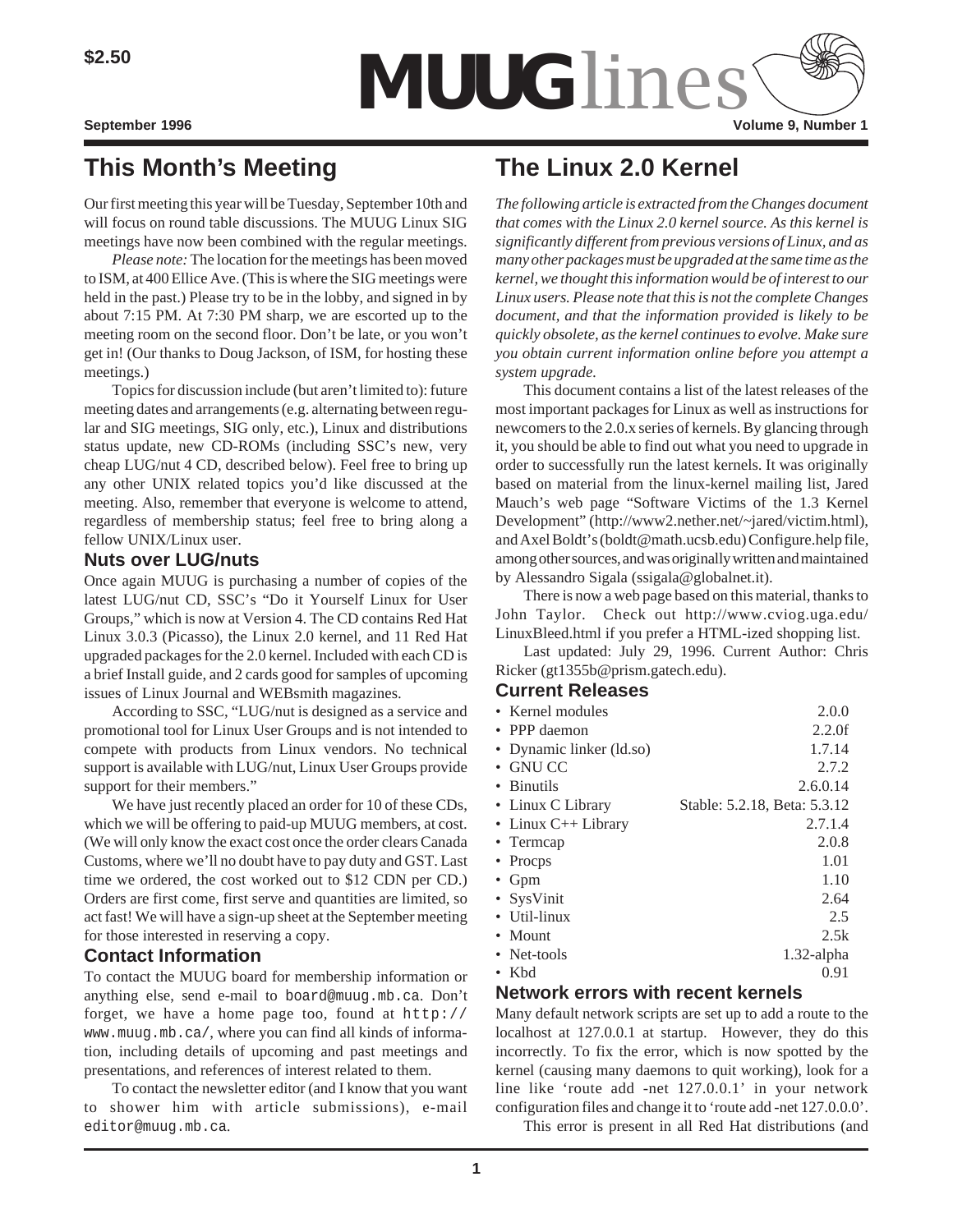#### **Volume 9, Number 1 September 1996**

derivative distributions like Caldera). If you're running one of these, edit /etc/ sysconfig/network-scripts/ifup-lo, changing the line 'route add -net \$(IPADDR)' to 'route add -net 127.0.0.0' and you should be fine.

#### **Booting Changes**

The boot support in 2.0.x (for arch/i386) has been enhanced so that it now can load bigger kernels (bzImage) and that the loaders now can load an initial ramdisk (initrd). For initrd see Documentation/initrd.txt. For building bigger kernels use one of the following make targets: bzImage, bzlilo, bzdisk (equivalent to make targets zImage, zlilo, and zdisk respectively). If you want or need to use the new features you'll need to upgrade your bootloaders. Lilo can be found at ftp://lrcftp.epfl.ch/pub/linux/ local/lilo/lilo.19.tar.gz. LOADLIN is at ftp://sunsite.unc.edu/pub/Linux/system/ Linux-boot/lodlin16.tgz. If you're using more unusual loaders like SysLinux or etherboot, the latest versions are 1.3 and 2.0, respectively.

Ramdisk support does not work with the latest kernels if ramdisk=0 option is present. Many older distributions (mainly Slackware) have this option in their lilo.config file. Comment it out and re-run lilo if you need ramdisks.

#### **The Linux C Library**

The latest stable Linux C Library release is 5.2.18. If you upgrade to this from 5.0.9 or earlier, be sure to read the 'release.libc-5.2.18' file, since GNU make and a few other fairly important utils can be broken by the upgrade.

The current (beta) Linux C Library release is 5.3.12. In this release there are some important changes that may cause troubles to buggy programs (programs that call free() on a pointer not returned by malloc() work with previous libc, but not with this release) so read the 'release.libc-5.3.12' file carefully! In the latest libc releases a dirent bug, which erroneously defined d->reclen to d- >namlen if USE\_GNU was defined, has been fixed. Unfortunately, some GNU packages depend on this bug. GNU make 3.xx is one of them. To fix that you need to patch and recompile those

programs (a patch for make is included in the file 'release.libc-.5.3.9', and the address to obtain a precompiled binary is at the end of this file).

Also, the libc-5.3.x line has a known security hole relating to rlogin. Libc-5.3.12 fixes this, so if you're going to run an experimental libc, be sure to upgrade to 5.3.12.

If you're getting an error message that is something to the effect of

fcntl\_setlk() called by process 123 with broken flock() emulation then you need to upgrade to at least libc-5.2.18 as well. A proper (in other words, BSD-style ;-) flock system call was added to 2.0.x, and older libc's will now give this error. It doesn't *really* matter, so you can just ignore it. If it really annoys you, upgrade libc (and recompile any static binaries you might have that are linked against the old libc). If you're still running a.out, there's an unofficial libc-4.7.6 release out to which you can upgrade to fix this problem. Libc is available from ftp://sunsite.unc.edu/pub/ Linux/GCC/.

#### **Procps utilities**

Due to changes in the structure of the / proc filesystem, you need to upgrade procps to the latest release, currently 1.01. Otherwise, you'll get floating point errors with some ps commands or other similar surprises. Grab ftp:// sunsite.unc.edu/pub/Linux/system/ Status/ps/procps-1.01.tgz.

#### **Kernel Modules**

Almost all drivers in 2.0.x can be modules, and kerneld is now incorporated into the kernel. To take advantage of this, you'll need the latest version of the module support apps. These are available at http://www.pi.se/ blox/modules/modules-2.0.0.tar.gz. Note: If you try to load a module and get a message like

gcc2\_compiled, undefined Failed to load module! The symbols from kernel 1.3.foo don't match 1.3.foo where 'foo' is a number for a recent kernel, then it's definitely time to upgrade module utilities.

Another little tip: you can't have both a.out *and* ELF support compiled as modules. Otherwise, you get a nice Catch-22 when you try to run insmod to install a.out/ELF support so you can run insmod ;-). If you have an all-ELF system, but need a.out for the occasional legacy app, then you can do a.out support as a module. Otherwise, you should probably leave it in the kernel, and if you haven't gone ELF yet, you can probably say no to ELF support. Similarly, any partitions that you have to mount at startup have to have their necessary file system and device drivers compiled into the kernel, so don't get grandiose ideas about going completely modular and then forget to compile ext2fs support and ide/SCSI drive support into your kernel ;-).

#### **PPP driver**

You need to be running a pppd from ppp-2.2.0.tar.gz or greater. The latest stable release is 2.2.0f and is available at ftp://sunsite.unc.edu/pub/Linux/system/ Network/serial/ppp/ppp-2.2.0f.tar.gz.

# **Named pipes (SysVinit)**

Linux's handling of named pipes changed (it now does it The Right Way instead of the SunOS way ;-). This broke some programs that depended on the SunOS behavior, most notably SysVinit. If you're running 2.59 or earlier, you will probably get a weird error on shutdown in which your computer shuts down fine but "INIT: error reading initrequest" or words to that effect scroll across your screen hundreds of times. To fix, upgrade to ftp://sunsite.unc.edu/pub/Linux/system/ Daemons/init/sysvinit-2.64.tar.gz.

If you're trying to run NCSA httpd, you might have problems with prespawning daemons. Upgrade to the latest release (1.5.2), available from http:// hoohoo.ncsa.uiuc.edu/ or check out Apache (http://www.apache.org/).

The new named pipe behavior also causes problems with Hylafax. If you're running the hylafax daemon, it will just keep eating up CPU time until you have no idle time free. To fix this, edit port.h included with the Hylafax distribution and change the line

CONFIG\_OPENFIFO="O\_RDONLY" to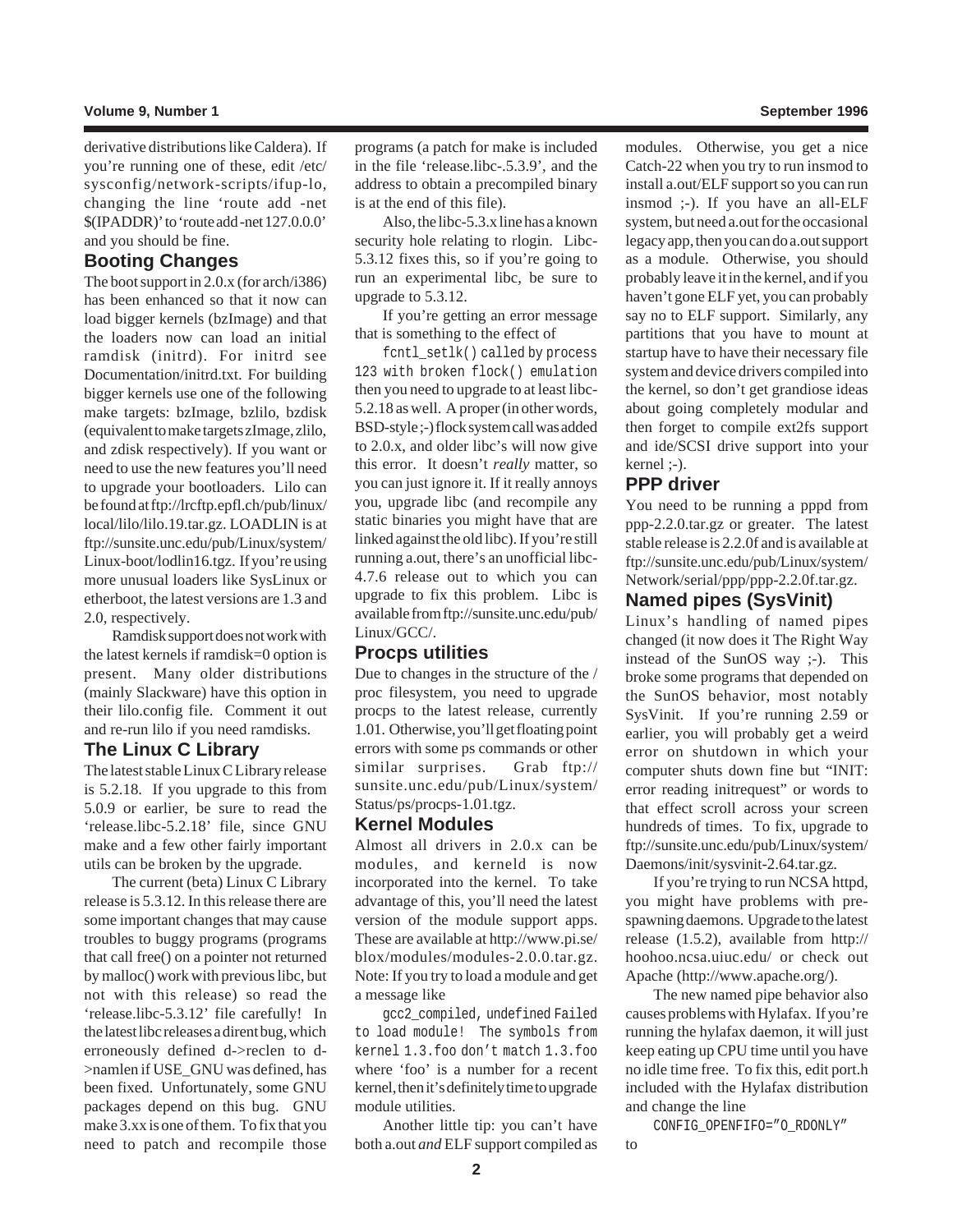#### **September 1996 Volume 9, Number 1**

CONFIG\_OPENFIFO="O\_RDWR"

A similar method (finding all named pipes opened read-only and changing them to read-write) will fix any program that is broken because of this change.

## **File Locking (Sendmail)**

As of pre2.0.6 (aka 1.99.6), mixed-style file locking is no longer allowed. For example, a file cannot be simultaneously locked with 'flock' and 'fcntl'. See Documentation/locks.txt for all the gory details. Among the programs this has impacted are older sendmails. If you get a message that sendmail cannot lock aliases.dir (or other files), you'll need to upgrade to at least 8.7.x. The latest sendmail is at ftp://ftp.cs.berkeley.edu/ ucb/src/sendmail/sendmail.8.7.5.tar.gz.

### **Uugetty**

Older uugettys will not allow use of a bidirectional serial line. To fix this problem, upgrade to ftp:// sunsite.unc.edu/pub/Linux/system/ Serial/getty\_ps-2.0.7i.tar.gz.

#### **Kbd**

For those of you needing non-ASCII character/font support, you should upgrade to ftp.funet.fi:/pub/OS/Linux/ PEOPLE/Linus/kbd-0.91.tar.gz.

#### **Mount**

The mount util is distributed as part of util-linux, which is currently at release 2.5. Some may find, especially when using the loop or xiafs file system, NFS, or automounting, that they need to upgrade to the latest release of mount, available from ftp://ftp.win.tue.nl/pub/ linux/util/mount-2.5k.tar.gz.

#### **Console**

The Linux console type has changed. If your setup is old enough that you have problems, you'll need to update your termcap. To fix, add linux to one of the types in /etc/termcap or snoop around http://www.ccil.org/~esr/ncurses.html (reputedly the latest universal termcap maintainer). You may also need to update terminfo by running the following as root:

ln -s /usr/lib/terminfo/l/linux /usr/lib/terminfo/c/console

Better yet, just get the latest official Linux termcap from ftp://

sunsite.unc.edu/pub/Linux/GCC/ termcap-2.0.8.tar.gz. If you upgrade to this release read the 'README' file contained into the package to get some important information about the 'tgetent' function changes!

Also, the console driver is now responsible for keeping track of correspondence between character codes and glyph bitmaps. If you encounter problems, try 'loadunimap def' to get back the default correspondence.

#### **Networking**

Some of the /proc/net entries have changed. You'll need to upgrade to the latest net-tools in ftp://ftp.inka.de/pub/ comp/Linux/networking/NetTools/, where the latest is currently net-tools-1.32-alpha.tar.gz. See http:// www.inka.de/sites/lina/linux/NetTools/ index\_en.html for more information. Note that there is currently no ipfw (which is part of net-tools) which works with 2.0.x kernels. If you need its functions, learn how to use ipfwadm or patch ipfw to get it to work (ipfw's current maintainer does not currently have time to fix it).

#### **Sound driver**

The sound driver was upgraded in the 2.0.x kernels, breaking vplay. To fix this problem, get a new version of the sndkit from ftp://ftp.best.com/pub/front/tasd/ snd-util-3.5.tar.gz. Some users report that various other sound utils (cdd2wavsbpcd, for example) need to be recompiled before they will work with the new kernels.

#### **Tcsh**

If tcsh acts funny, get the source from ftp://anise.ee.cornell.edu/pub/tcsh and add #define SYSMALLOC in config\_f.h before recompiling tcsh. Binaries can be found in ftp://sunsite.unc.edu/pub/ Linux/system/Shells/ and a corrected one will probably wind up there eventually. **Make**

If make no longer works, you need to read the release notes for the libc you upgraded to. The latest libc and release notes can be found at ftp://tsx-11.mit.edu/ pub/linux/packages/GCC. This is NOT an error due to the kernel, though many people have mistakenly thought it is. When you upgrade to libc-5.3.9, you have to patch make to get it to work. All of this is documented in the release notes with libc. Upgrading libc can also break xterm support. If it does, you need to recompile xterm.

#### **Quota**

Quota support has also been added. You need to get quotas-1.55 from ftp:// ftp.funet.fi/pub/Linux/kernel/src/ subsystems/quota/all.tar.gz. You may need to copy its mntent.h over to /usr/ include/mntent.h to get it to compile.

# **Bdflush and Updated**

Bdflush has also been integrated into the new kernels, so those of you using it on older systems no longer need to hunt for the patches to implement it once you upgrade to 2.0.x. You do still need to run the update daemon, however. You should probably upgrade to the latest updated, currently ftp://sunsite.unc.edu/ pub/Linux/system/Daemons/updated-1.2.tar.gz. This (and later) versions will not spawn a bdflush daemon, since that is now done by the kernel (kflushd). If you upgrade, be sure to leave update in your init scripts and remove bdflush.

## **APM support**

Advanced Power Management (APM) support has been added to the kernel as well. APM, which is primarily of use in laptops, provides access to battery status information and may help to conserve battery power. The support files can be found in ftp://tsx-11.mit.edu/pub/linux/ packages/laptops/apm/apmd-2.4.tar.gz

# **iBCS and Dosemu**

For a version of iBCS that works with 2.0.x kernels, grab ftp://tsx-11.mit.edu/ pub/linux/BETA/ibcs2/ibcs-2.0- 960610.tar.gz

For a version of Dosemu that works (well, at least as well as DOS ever works ;-), get ftp://tsx-11.mit.edu/pub/linux/ ALPHA/dosemu/Development/ dosemu-0.63.1.55.tgz or check out http:/ /www.ednet.ns.ca/auto/rddc. Be sure to follow the instructions in README.newkernels about patching your include files, or it will not compile.